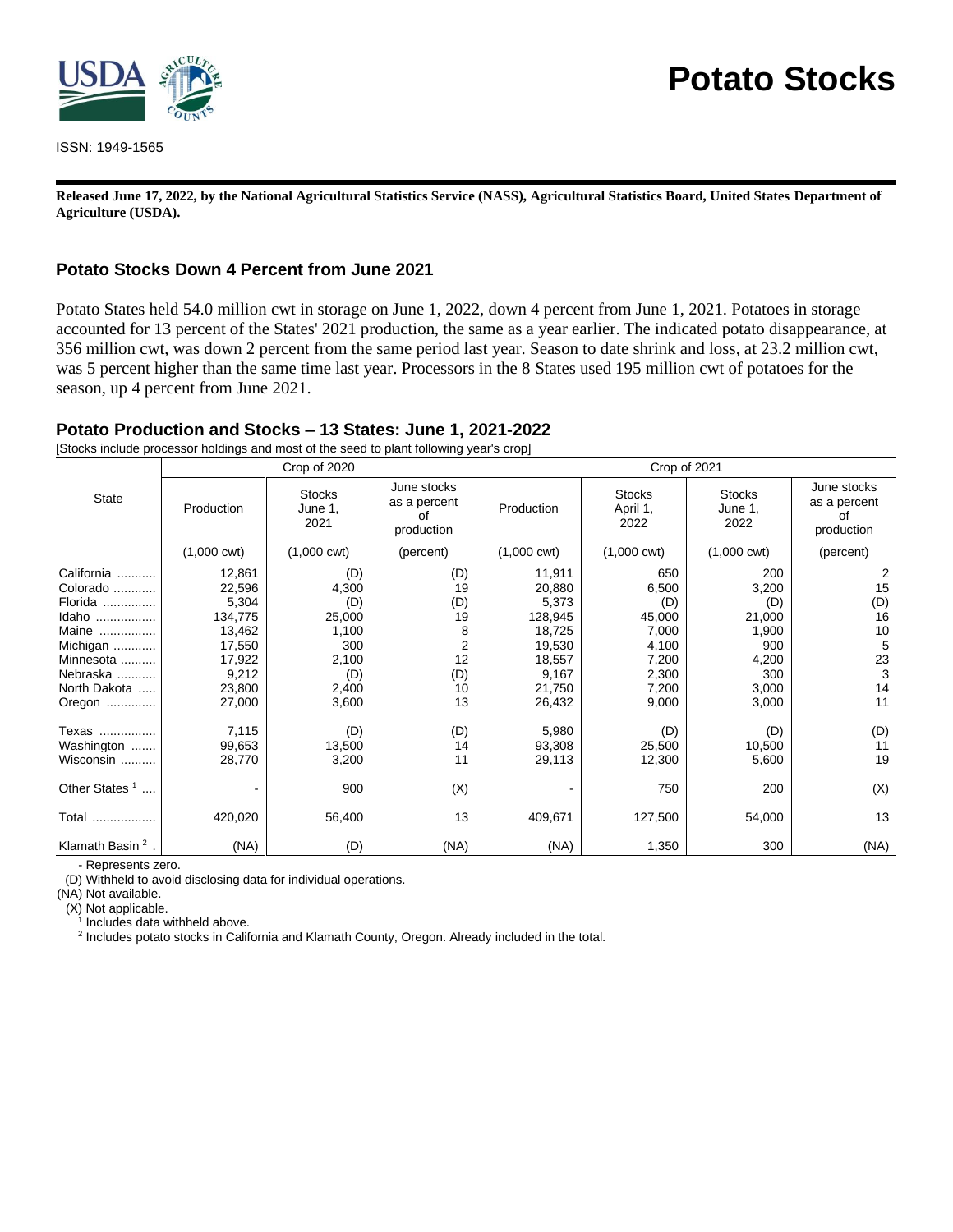## **Potato Production and Stocks – 13 States: 2012-2021**

| Crop                | <b>Stocks</b>         |                       |                       |                       |                       |  |  |  |  |
|---------------------|-----------------------|-----------------------|-----------------------|-----------------------|-----------------------|--|--|--|--|
| year                | Production            | December 1            | February 1            | April 1               | June 1                |  |  |  |  |
|                     | $(1,000 \text{ cwt})$ | $(1,000 \text{ cwt})$ | $(1,000 \text{ cwt})$ | $(1,000 \text{ cwt})$ | $(1,000 \text{ cwt})$ |  |  |  |  |
| 2012                | 410,367               | 271,500               | 204,600               | (NA)                  | (NA)                  |  |  |  |  |
| 2013                | 388,204               | (NA)                  | (NA)                  | 119,450               | 47,085                |  |  |  |  |
| 2014                | 399,118               | 267,500               | 206,600               | 139,200               | 63,535                |  |  |  |  |
| 2015                | 403,062               | 267,900               | 205,900               | 137,200               | 60,080                |  |  |  |  |
| 2016                | 412,688               | 275,800               | 213,000               | 142.600               | 67.570                |  |  |  |  |
| 2017                | 406,800               | 277,900               | 210,600               | 138,800               | 63,740                |  |  |  |  |
| 2018                | 414,359               | 279,300               | 212,800               | 144.700               | 70,370                |  |  |  |  |
| $2019$ <sup>1</sup> | 424,419               | 269,200               | 203,000               | 127,000               | 58,000                |  |  |  |  |
| 2020<br>            | 420,020               | 270,300               | 205,100               | 124,800               | 56,400                |  |  |  |  |
| 2021                | 409,671               | 264,300               | 198,000               | 127.500               | 54,000                |  |  |  |  |

(NA) Not available.

 $1$  Beginning in 2019, they represent all potatoes.

#### **Quantity of Potatoes Used for Processing – 8 States: 2020-2022**

[Total quantity received and used for processing regardless of the State in which the potatoes were produced. Blank cells indicate estimation period had not yet begun]

| <b>State</b>                                              | Current<br>year           | Following year            |                           |                           |                           |                           |                           |                           |
|-----------------------------------------------------------|---------------------------|---------------------------|---------------------------|---------------------------|---------------------------|---------------------------|---------------------------|---------------------------|
|                                                           | December 1.<br>2020       | January 1,<br>2021        | February 1,<br>2021       | March 1.<br>2021          | April 1,<br>2021          | May 1,<br>2021            | June 1.<br>2021           | Season                    |
|                                                           | $(1,000 \text{ cwt})$     | $(1,000 \text{ cwt})$     | $(1,000 \text{ cwt})$     | $(1,000 \text{ cwt})$     | $(1,000 \text{ cwt})$     | (1,000 cwt)               | $(1,000 \text{ cwt})$     | $(1,000 \text{ cwt})$     |
| Idaho and Malheur County, Oregon<br>Washington and Oregon | 27,195<br>1,475<br>31,930 | 34,360<br>1,750<br>38,235 | 41,695<br>2,095<br>45,085 | 49,565<br>2,400<br>53,300 | 57,390<br>2,720<br>60,990 | 64,815<br>3,055<br>68,955 | 73,065<br>3,375<br>78,055 | 90,755<br>4,307<br>89,406 |
|                                                           | 11,380                    | 14,854                    | 18,134                    | 21,545                    | 25,200                    | 28,587                    | 32,302                    | 38,101                    |
|                                                           | 71,980                    | 89,199                    | 107,009                   | 126,810                   | 146,300                   | 165,412                   | 186,797                   | 222,569                   |
|                                                           | 13,140                    | 16,435                    | 19,715                    | 23,245                    | 27,090                    | 30,780                    | 34,430                    | 43,735                    |
|                                                           |                           | Following year            |                           |                           |                           |                           |                           |                           |
|                                                           | Current<br>year           |                           |                           |                           |                           |                           |                           |                           |
| <b>State</b>                                              | December 1,<br>2021       | January 1,<br>2022        | February 1,<br>2022       | March 1,<br>2022          | April 1,<br>2022          | May 1,<br>2022            | June 1,<br>2022           | Season                    |
|                                                           | $(1,000 \text{ cwt})$     | $(1,000 \text{ cwt})$     | $(1,000 \text{ cwt})$     | $(1,000 \text{ cwt})$     | $(1,000 \text{ cwt})$     | (1,000 cwt)               | $(1,000 \text{ cwt})$     | $(1,000 \text{ cwt})$     |
| Idaho and Malheur County, Oregon<br>Washington and Oregon | 27,070<br>1,735<br>34,920 | 34,280<br>2,250<br>42,310 | 41.530<br>2,890<br>49,870 | 48.715<br>3,475<br>59,620 | 56.370<br>4,065<br>67,875 | 63.875<br>4,590<br>76,105 | 71.680<br>5,050<br>84,965 |                           |
|                                                           | 11,882                    | 15,996                    | 19,773                    | 22,976                    | 26,364                    | 29,486                    | 33,035                    |                           |
|                                                           | 75,607                    | 94,836                    | 114,063                   | 134,786                   | 154,674                   | 174,056                   | 194,730                   |                           |

<sup>1</sup> Other States include Colorado, Minnesota, North Dakota, and Wisconsin.

<sup>2</sup> Dehydrated products except starch and flour. Includes Colorado, Idaho, Minnesota, Oregon, and Washington.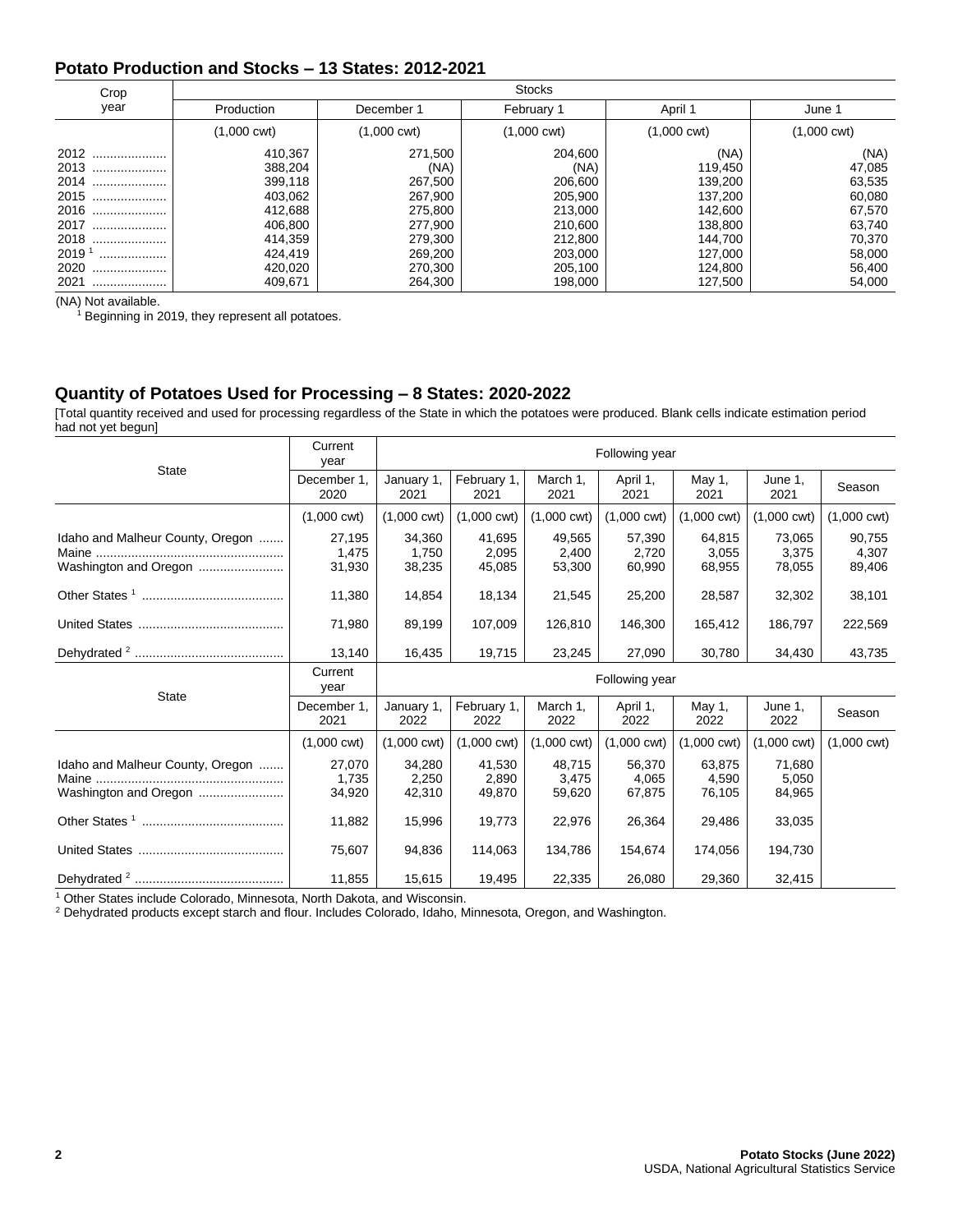| Crop | Current<br>year       | Following year        |                       |               |                       |             |              |  |  |
|------|-----------------------|-----------------------|-----------------------|---------------|-----------------------|-------------|--------------|--|--|
| year | December 1, 2020      | January 1, 2021       | February 1, 2021      | March 1, 2021 | April 1, 2021         | May 1, 2021 | June 1, 2021 |  |  |
|      | $(1,000 \text{ cwt})$ | $(1,000 \text{ cwt})$ | $(1,000 \text{ cwt})$ | (1,000 cwt)   | $(1,000 \text{ cwt})$ | (1,000 cwt) | (1,000 cwt)  |  |  |
| 2020 | 12.076                | 13,766                | 15,591                | 17,386        | 19,118                | 20,871      | 22,181       |  |  |
| Crop | Current<br>year       | Following year        |                       |               |                       |             |              |  |  |
| year | December 1, 2021      | January 1, 2022       | February 1, 2022      | March 1, 2022 | April 1, 2022         | May 1, 2022 | June 1, 2022 |  |  |
|      | $(1,000 \text{ cwt})$ | $(1,000 \text{ cwt})$ | $(1,000 \text{ cwt})$ | (1,000 cwt)   | $(1,000 \text{ cwt})$ | (1,000 cwt) | (1,000 cwt)  |  |  |
| 2021 | 12.014                | 13,867                | 15,553                | 17,635        | 19,403                | 21,690      | 23,194       |  |  |

# **Accumulated Potato Shrinkage and Loss – 13 States: 2020-2022**

### **Statistical Methodology**

**Survey Procedures:** The June 1 potato stocks estimate in this report are based primarily on a survey conducted in the first week of June in the potato producing States. The potato stocks survey is a probability survey that includes a sample of approximately 830 growers, processors, and storage facilities that are contacted to obtain the quantity of potatoes stored as of the first of the month, as well as monthly shrinkage and loss information.

Monthly processing data is collected from a census of all known potato processing facilities in eight States (Colorado, Idaho, Maine, Minnesota, North Dakota, Oregon, Washington, and Wisconsin). An effort is made to obtain a report from all facilities. Estimates are made for missing facilities to make the survey complete.

Data was collected by mail, internet, telephone, or personal interview to obtain information on potato stocks, monthly potato processing, and monthly shrink and loss.

**Estimating Procedures:** Information obtained from the potato stocks survey, processing survey, and federal administrative data, is used to establish estimates of stocks, shrinkage and loss, and processing usage. These estimates are reviewed for errors, reasonableness, and consistency with historical estimates.

**Revision Policy:** Stocks, shrink and loss, and processing estimates for the previous estimating period are subject to revision based on late and/or updated information. At the end of the marketing season, all information available, including disposition data, are thoroughly reviewed and any necessary revisions for the entire crop year are published in the *Potatoes Annual Summary* released in September.

**Reliability:** Reliability of the stocks and processing data must be treated separately because the survey designs for the two surveys are very different. The stocks estimates are subject to sampling variability because all operations holding stocks are not included in the sample. This variability, as measured by the relative standard error at the United States level, is approximately 1.9 percent. This means that chances are approximately 95 out of 100 that survey estimates for stocks will be within plus or minus 3.8 percent of the value that could be developed by averaging the estimates produced from all possible samples selected from the same population and surveyed using the same procedures.

Survey indications are also subject to non-sampling errors such as omission, duplication, imputation for missing data, and mistakes in reporting, recording, and processing the data. Processing, as well as stocks, are subject to these types of errors. These errors cannot be measured directly, but they are minimized through rigid quality controls in the data collection process and a careful review of all reported data for consistency and reasonableness.